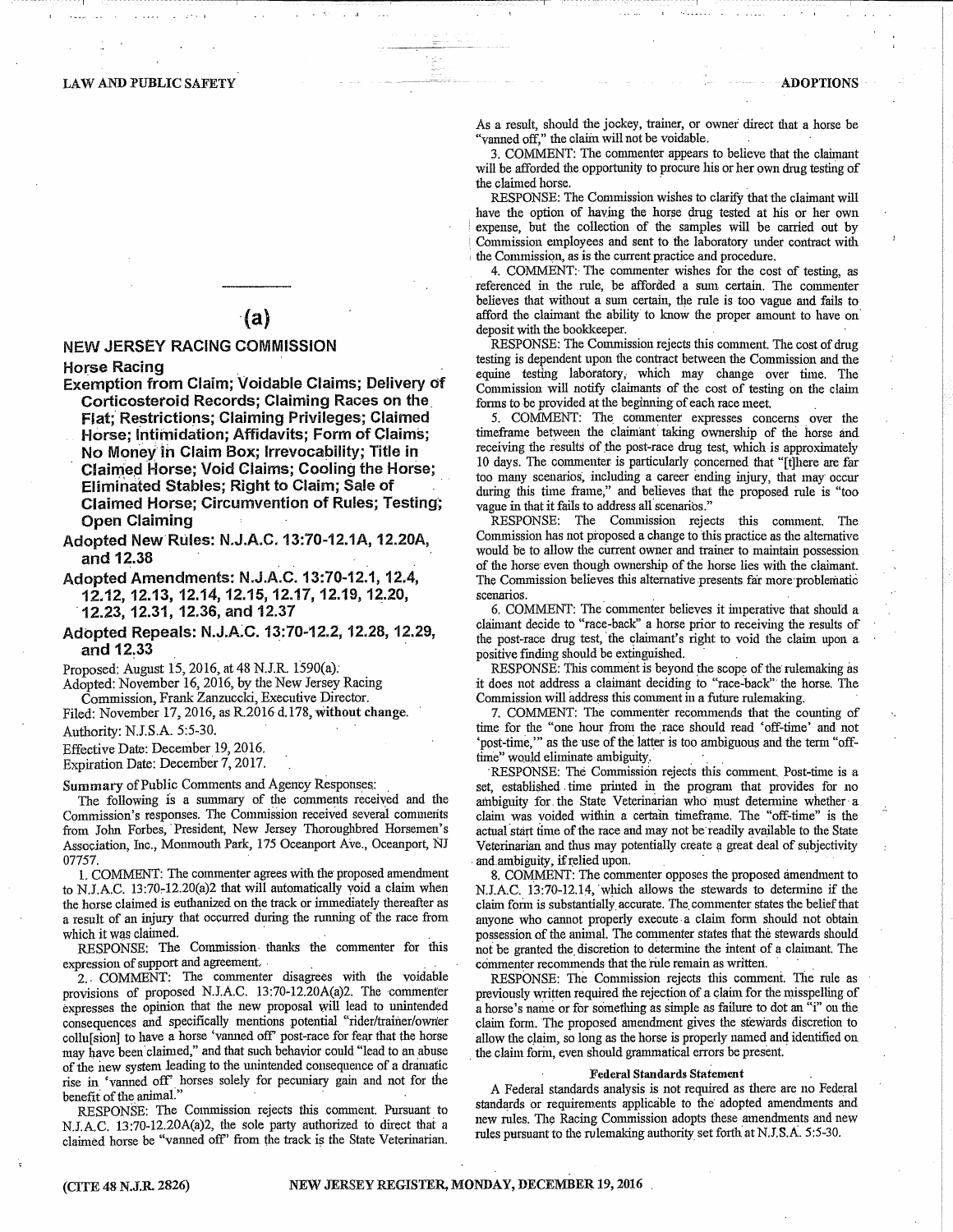Ó

## **ADOPTIONS**

### Full text of the adoption follows:

# SUBCHAPTER 12. CLAIMING

### 13:70-12.1 Claiming races on the flat

Except as exempted pursuant to N.J.A.C. 13:70-12.1A, any horse entered into a claiming race on the flat is subject to claim for its entered price by any person who possesses a current New Jersey owner's license or who has utilized the open claiming provisions pursuant to N.J.A.C. 13:70-12.37.

## 13:70-12.1A Exemption from claim

(a) A horse entered into any claiming race governed by this subchapter shall be exempted from any claim of title, if:

1. Said horse has not started in any race for a period of 180 days from the date of its last claiming race;

2. The horse is entered for a claiming price equal to or greater than the claiming price at which it last started; and

3. The owner entering a qualified horse pursuant to (a)1 and 2 above into a qualifying claims race governed by this section makes known to the stewards or their appointed deputy, at the time of entry, that the horse being entered is qualified for exemption from being claimed and that the owner wishes to exercise his or her right to exempt the qualified horse from claiming.

(b) If a horse has been exempted from claim pursuant to this section, a conspicuous notification shall be indicated in the race program.

13:70-12.2 (Reserved)

### $13:70-12.4$  Claimed horse

For a period of 20 days after the claim, any claimed horse shall not race for a claiming price of less than the price for which it was claimed.

#### Intimidation 13:70-12.12

No person shall attempt by intimidation or threat of bodily harm to coerce any person to enter a horse into a claiming race, to prevent any person from entering a horse into a claiming race, to prevent anyone from racing a horse in any claiming race for which it is entered, or to interfere with any claiming race or its entrants in any way.

#### 13:70-12.13 Affidavits

The stewards may, at any time, at their discretion, require any person who has filed a claim to make an affidavit in writing that he or she is claiming in accordance with the rules. Failure to make an affidavit in writing or the filing of a claim, which is not made in keeping with this subchapter shall result in the claiming being deemed void.

#### 13:70-12.14 Form of claims

All claims must be made in writing, on forms and in envelopes furnished by the association. Both forms and envelopes must be filled out completely, and must be substantially accurate in the judgment of the stewards, otherwise, the claim may be voided at the discretion of the stewards. For purpose of compliance with this rule, the name of the horse as appearing in the program and/or Daily Racing Form shall govern.

#### 13:70-12.15 No money in claim box

No money or its equivalent shall be put in the claim box. For a claim to be valid the claimant must have a credit balance in his or her account with the horsemen's bookkeeper of not less than the amount of the claim, plus the applicable post-race testing fee pursuant to N.J.A.C. 13:70-12.36, if elected, and New Jersey sales tax. No claimant shall deplete his or her account after entering a claim for any horse for a period of two hours from the time the said claim was entered. For purposes of this section, a claim shall be deemed entered at the time the stewards, or their appointed deputy, open the claim envelopes pursuant to N.J.A.C. 13:70-12.18.

### 13:70-12.17 Irrevocability

Claims are irrevocable and at the risk of the claimant.

Title in claimed horse 13:70-12.19

Title in a claimed horse shall be vested in a successful claimant from the time said horse is a starter, and said claimant shall then become the

owner of the horse, unless title in the claimed horse is void pursuant to this subchapter.

13:70-12.20 Void claims

(a) A claim shall be void if:

1. A claimed horse is excused by the stewards before it is a starter;

2. The claimed horse dies during the race or, at the direction of the State Veterinarian, has to be euthanized;

- 3. The claim is made by an owner in violation of N.J.A.C. 13:70-12.7; 4. Claims are made by any person in violation of N.J.A.C. 13:70-
- $12.9:$

5. Claims are made on behalf of a stable in violation of N.J.A.C.  $13:70-12.10;$ 

6. Any person making a claim, when required to do so by the stewards, refuses to make an affidavit in writing pursuant to N.J.A.C. 13:70-12.13:

7. The claim is voided at the discretion of the stewards pursuant to N.J.A.C. 13:70-12.14;

8. The claimant's account with the horsemen's bookkeeper is insufficient to cover the cost of the claim, the cost of testing, if applicable, and the applicable New Jersey sales tax at the time the claimed horse becomes a starter;

9. The claimant has elected to void the claim pursuant to N.J.A.C. 13:70-12.36; or

10. A claim is not otherwise made in accordance with this subchapter. Voidable claims 13:70-12.20A

(a) A claim is voidable at the discretion of the successful claimant if:

1. A post-race test of the claimed horse pursuant to N.J.A.C. 13:70-

12.36 returns a positive finding for any drug and/or substance foreign to the natural horse; or

2. A claimed horse, after starting in the race from which it was claimed, and at the direction of the State Veterinarian, is ordered transported or "vanned off" via racetrack equine ambulance from the track. In such an instance, the claimant or his or her trainer shall have one hour from post time of the race in which the horse was claimed, to inform the stewards of his or her decision to void the claim. Should the claimant take possession of the horse and remove it from the detention barn or should the claimant or his or her trainer fail to communicate to the stewards his or her decision to void the claim within one hour from post time, the claim shall be considered valid and the right to void the claim shall expire. Communication of the claimant's decision to void the claim may be made to the State Veterinarian who shall then log the time the decision was communicated and immediately contact the stewards.

#### Cooling the horse 13:70-12.23

A trainer whose horse has been claimed is responsible for cooling his or her horse out until after the collection of any blood and/or urine specimen, should the horse be tested, and he or she shall sign for the witnessing thereof. Failure to comply shall be subject to penalty.

# 13:70-12.28 and 13:70-12.29 (Reserved)

#### 13:70-12.31 Sale of claimed horse

No horse claimed in a claiming race shall be sold or transferred, wholly or in part, to anyone within 30 days after the day the horse was claimed except via a successful claim in a subsequent claiming race.

#### 13:70-12.33 (Reserved)

#### 13:70-12.36 Testing

A claimant may request, via indication on the claim form, a post-race blood and urine test be taken in full compliance with N.J.A.C, 13:70-14A from any horse claimed in a race. The cost of testing pursuant to this section shall be set by the New Jersey Racing Commission and shall be paid by the claimant along with the claiming fee and applicable New Jersey sales tax. Should the test result in a positive finding, the claimant has the right to void the claim within 24 hours from the time notification of the positive finding was communicated to the claimant. The trainer at the time of entry into the claiming race shall be responsible for a positive finding of any drug and/or substance foreign to the natural horse. A claimant's election to conduct post-race testing shall not affect the transfer of ownership title pursuant to N.J.A.C. 13:70-12.19. Should the